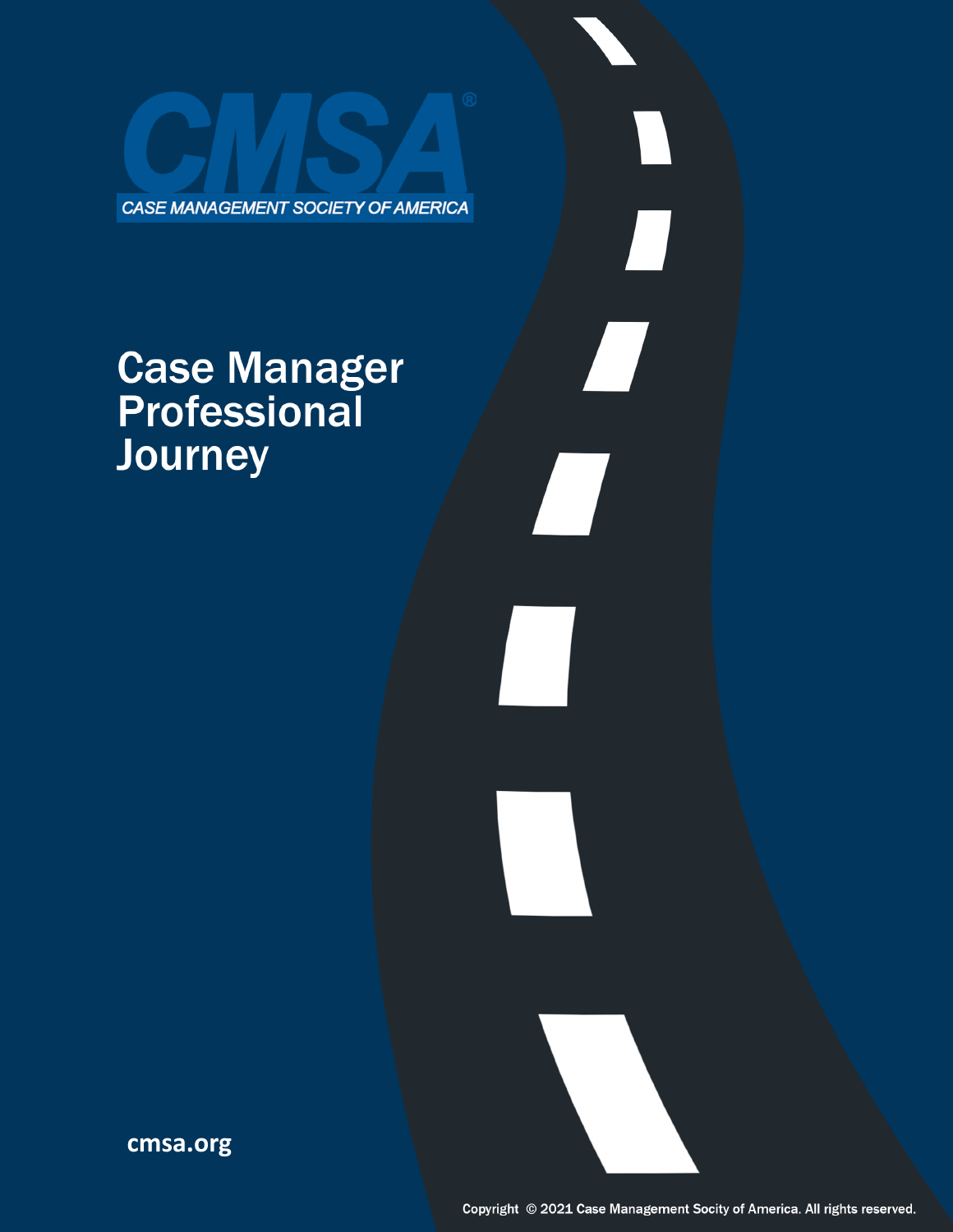# CASE MANAGER PROFESSIONAL JOURNEY

CMSA supports the professional growth of our members. Each destination in a case manager's career and educational journey is a step to the next learning level. Each step builds upon the previous creating a pyramid of knowledge and skills.

# DESTINATION 1: Standards of Case Management Practice Program

The first step in a case manager's journey is to know and understand the guidelines and expectations for patient/client advocacy and care coordination regardless of practice setting. This is a 32-hour online course that examines all 15 Standards in detail and provides a professional video vignette of the Standard at each module's conclusion.

This course should be required for all professionals new to case management or organizations interested in standardizing case management practice. Adoption and adaptation of the Standards are the foundation for growth as a professional case manager.

# DESTINATION 2: CM Bootcamp (to be released later in 2021)

Next is for the novice case manager to hone their skills to become more proficient in communication and documentation; comfortable with industry standards, quality measures, and reimbursement models; grow as a professional learner to manage conflict, comfort the grieving, commit to life-long learning. Bootcamp is an interactive program that uses activities similar to real-life for a more genuine experience.

Many in-demand skillsets are not learned early in a case manager's career. This course provides earlier access to skills that will improve practice and competence. The objectives will cover professionalism, communication, regulatory issues, reimbursement, advanced case management processes, emerging trends, and finding a mentor. The CE offering for this course is to be determined.

# DESTINATION 3: Motivational Interviewing

As part of growth and communication skill enhancement, case managers can take advantage of one such in-demand skillset, MI training, to support their patients/clients in making decisions to adhere to treatment and make different health behavior decisions. MI is an evidence-based method, studied for over 30 years and proven to affect decisions to change. This is an 8-hour online course.

# DESTINATION 4: Case Management Adherence Guide 2020 (CMAG 2020) and Webinar Series

### (later in 2021)

As the case manager continues their journey, seeking more of the desired in-demand skillsets, information about how to better support patients can be found. CMAG 2020 provides current resources and best-practices to support adherence, patient engagement and activation, patient-centered care, medication financial resources, and assessment of SDoH. The Guide will be published with a companion webinar series to include CE. We anticipate 3-6 hours for this series, but still to be determined.